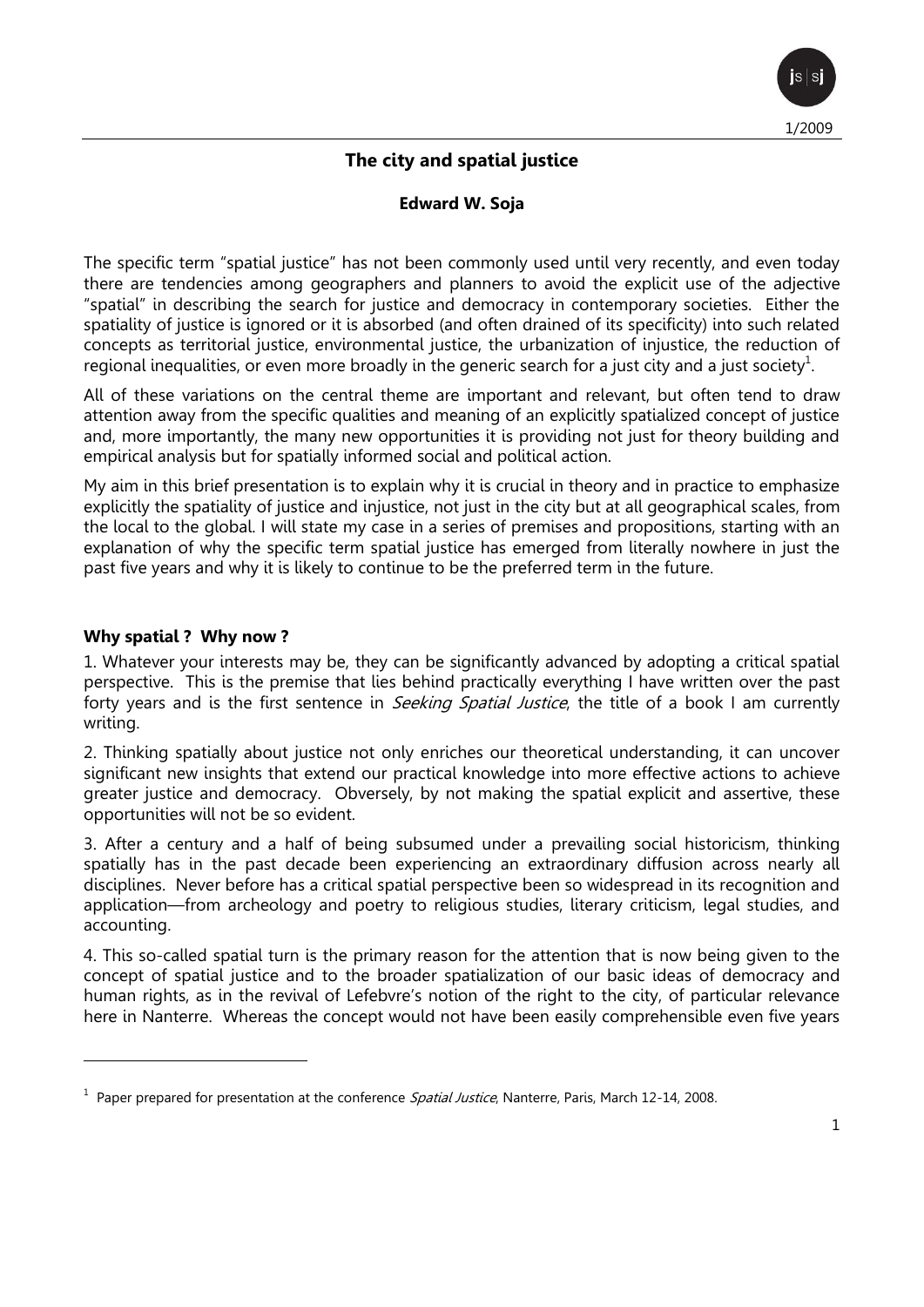ago, today it draws attention from a much broader audience than the traditionally spatial disciplines of geography, architecture, and urban and regional planning.

5. Thinking about space has changed significantly in recent years, from emphasizing flat cartographic notions of space as container or stage of human activity or merely the physical dimensions of fixed form, to an active force shaping human life. A new emphasis on specifically urban spatial causality has emerged to explore the generative effects of urban agglomerations not just on everyday behavior but on such processes as technological innovation, artistic creativity, economic development, social change as well as environmental degradation, social polarization, widening income gaps, international politics, and, more specifically, the production of justice and injustice.

6. Critical spatial thinking today hinges around three principles:

- a) The ontological spatiality of being (we are all spatial as well as social and temporal beings)
- b) The social production of spatiality (space is socially produced and can therefore be socially changed).
- c) The socio-spatial dialectic (the spatial shapes the social as much as the social shapes the spatial)

7. Taking the socio-spatial dialectic seriously means that we recognize that the geographies in which we live can have negative as well as positive consequences on practically everything we do. Foucault captured this by showing how the intersection of space, knowledge, and power can be both oppressive and enabling. Building on Foucault, Edward Said states the following:

"Just as none of us are beyond geography, none of us is completely free from the struggle over geography. That struggle is complex and interesting because it is not only about soldiers and cannons but also about ideas, about forms, about images and imaginings."

8. These ideas expose the spatial causality of justice and injustice as well as the justice and injustice that are embedded in spatiality, in the multi-scalar geographies in which we live, from the space of the body and the household, through cities and regions and nation-states, to the global scale.

9. Until these ideas are widely understood and accepted, it is essential to make the spatiality of justice as explicit and actively causal as possible. To redefine it as something else is to miss the point and the new opportunities it opens up.

### **On the concept of spatial justice/injustice**

1. In the broadest sense, spatial (in)justice refers to an intentional and focused emphasis on the spatial or geographical aspects of justice and injustice. As a starting point, this involves the fair and equitable distribution in space of socially valued resources and the opportunities to use them.

2. Spatial justice as such is not a substitute or alternative to social, economic, or other forms of justice but rather a way of looking at justice from a critical spatial perspective. From this viewpoint, there is always a relevant spatial dimension to justice while at the same time all geographies have expressions of justice and injustice built into them.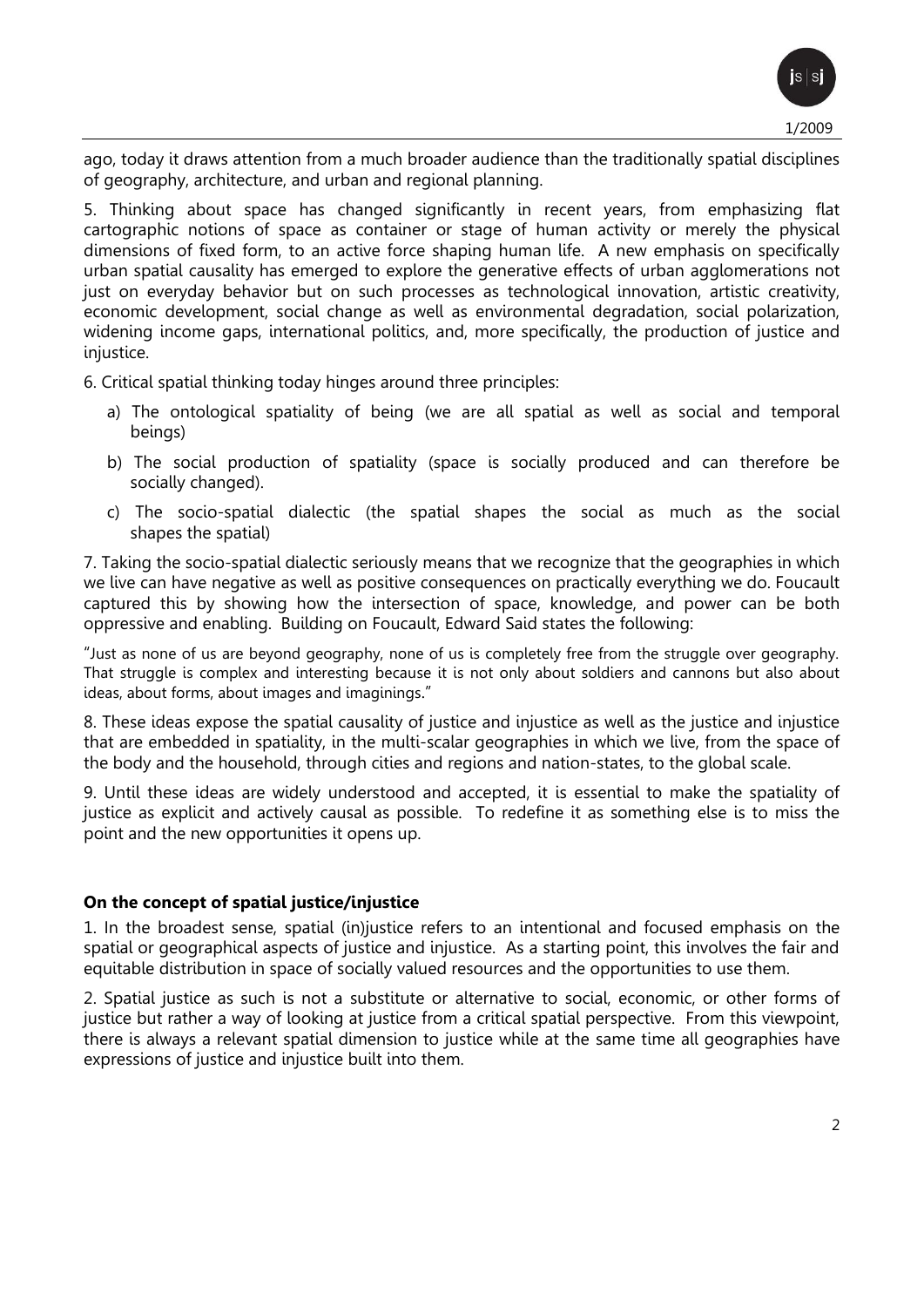3. Spatial (in)justice can be seen as both outcome and process, as geographies or distributional patterns that are in themselves just/unjust and as the processes that produce these outcomes. It is relatively easy to discover examples of spatial injustice descriptively, but it is much more difficult to identify and understand the underlying processes producing unjust geographies.

4. Locational discrimination, created through the biases imposed on certain populations because of their geographical location, is fundamental in the production of spatial injustice and the creation of lasting spatial structures of privilege and advantage. The three most familiar forces shaping locational and spatial discrimination are class, race, and gender, but their effects should not be reduced only to segregation.

5. The political organization of space is a particularly powerful source of spatial injustice, with examples ranging from the gerrymandering of electoral districts, the redlining of urban investments, and the effects of exclusionary zoning to territorial apartheid, institutionalized residential segregation, the imprint of colonial and/or military geographies of social control, and the creation of other core-periphery spatial structures of privilege from the local to the global scales.

6. The normal workings of an urban system, the everyday activities of urban functioning, is a primary source of inequality and injustice in that the accumulation of locational decisions in a capitalist economy tends to lead to the redistribution of real income in favor of the rich over the poor. This redistributive injustice is aggravated further by racism, patriarchy, heterosexual bias, and many other forms of spatial and locational discrimination. Note again that these processes can operate without rigid forms of spatial segregation.

7. Geographically uneven development and underdevelopment provides another framework for interpreting the processes that produce injustices, but as with other processes, it is only when this unevenness rigidifies into more lasting structures of privilege and advantage that intervention becomes necessary.

8. Perfectly even development, complete socio-spatial equality, pure distributional justice, as well as universal human rights are never achievable. Every geography in which we live has some degree of injustice embedded in it, making the selection of sites of intervention a crucial decision.

## **Why justice ? Why now ?**

1. Seeking to increase justice or to decrease injustice is a fundamental objective in all societies, a foundational principle for sustaining human dignity and fairness. The legal and philosophical debates that often revolve around Rawls' theory of justice are relevant here, but they say very little about the spatiality of justice and injustice.

2. The concept of justice and its relation to related notions of democracy, equality, citizenship, and civil rights has taken on new meaning in the contemporary context for many different reasons, including the intensification of economic inequalities and social polarization associated with neoliberal globalization and the new economy as well as the transdisciplinary diffusion of a critical spatial perspective.

3. The specific term "justice" has developed a particularly strong hold on the public and political imagination in comparison to such alternatives as "freedom," with its now strongly conservative overtones, "equality," given the impact of a more cultural politics of difference, and the search for universal human rights, detached from specific time and place.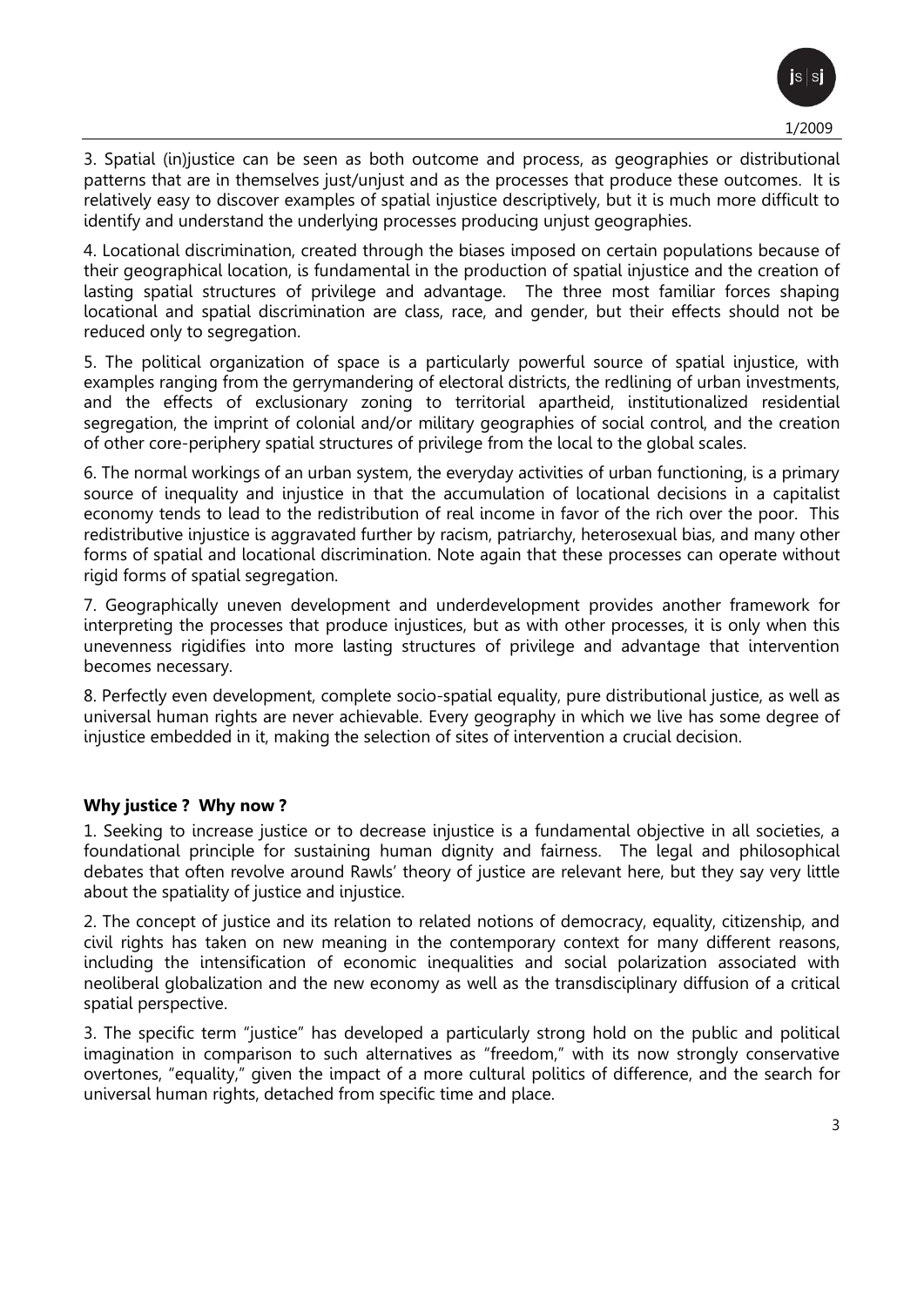4. Justice in the contemporary world tends to be seen as more concrete and grounded than its alternatives, more oriented to present day conditions, and imbued with a symbolic force that works effectively across cleavages of class, race, and gender to foster a collective political consciousness and a sense of solidarity based on widely shared experience.

5. The search for justice has become a powerful rallying cry and mobilizing force for new social movements and coalition-building spanning the political spectrum, extending the concept of justice beyond the social and the economic to new forms of struggle and activism. In addition to spatial justice, other modifiers include territorial, racial, environmental, worker, youth, global, local, community, peace, monetary, border, and corporeal.

6. Combining the terms spatial and justice opens up a range of new possibilities for social and political action, as well as for social theorization and empirical analysis, that would not be as clear if the two terms were not used together.

A geohistorical look at the concept of spatial justice would take up back to the Greek polis and the Aristotelian idea that being urban is the essence of being political; it would takes us through the rise of liberal democracy and the Age of Revolution, and eventually center attention on the urban crises of the 1960s, with its most symptomatic and symbolic moments taking place here in Nanterre. Paris in the 1960s and especially the still understudied co-presence of Henri Lefebvre and Michel Foucault, became the most generative site for the creation of a radically new conceptualization of space and spatiality, and for a specifically urban and spatial concept of justice, encapsuled most insightfully in Lefebvre's call for taking back control over the right to the city and the right to difference.

The trajectory of these developments of a critical spatial perspective was both extended and diverted by David Harvey's Social Justice and the City, published in 1973. Never once using the specific term spatial justice in this book as well as in everything else he has written since, Harvey chose to use the term territorial justice, borrowing from the Welsh planner Bleddyn Davies, to describe his version of the spatiality of justice. In his 'liberal formulations' Harvey advanced the spatial conceptualization of justice and his view would shape all Anglophonic debates on justice and democracy ever since. Despite his recognition of Lefebvre's contributions as a Marxist philosopher of space, Harvey's Marxism moved him away from spatial causality and from a focus on justice itself, and he would rarely mention the term territorial justice again, although the notion of the urbanization of injustice would be carried forward and Harvey, very recently, would write again on the right to the city.

The first use of the specific term 'spatial justice' that I can find is in the unpublished doctoral dissertation of the political geographer John O'Laughlin, entitled Spatial Justice and the Black American Voter: The Territorial Dimension of Urban Politics, completed in 1973. The earliest published work I have found using the term in English is a short article by G.H. Pirie, "On Spatial Justice" in 1983, although almost there in 1981 was a book by the French geographer Alain Reynaud, Société, espace et justice: inégalites régionales et justice socio-spatiale. From the 1980s to the turn of the century, the use and development of the term spatial justice became almost exclusively associated with the work of geographers and planners in Los Angeles… and this takes me to my conclusions.

### **Conclusion**